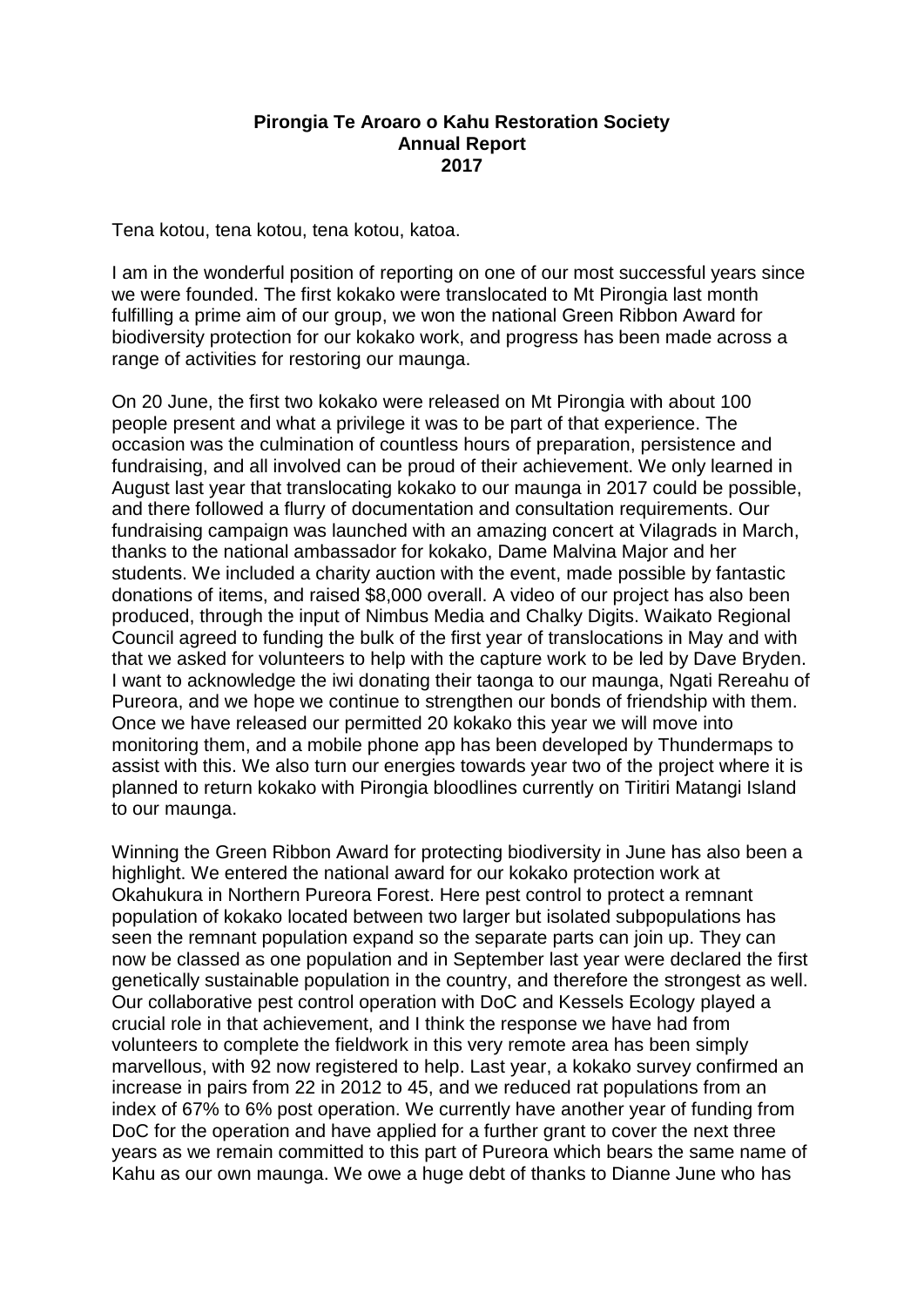taken over co-ordination of that project from Jeanie Allport, and also to Selwyn June and Gerry Kessels who continue to put in extra to make it a success.

Moving now to Mt Pirongia itself, our 1,000ha of pest control here is still performing well under the master guidance of Steve McClunie and Ken Allen. Our rat results suffered this year, reducing to only 8.3% from our highest ever starting population of 88%. It was a difficult year controlling rats for other Waikato groups as well. Because of our kokako project, we are looking at expanding our pest control operation by 1,000ha if necessary should the translocated birds settle outside the existing grid. A small number of self-resetting traps were donated by the Ormsby family which we appreciated and we are looking at larger scale use of them although costs appear to be too prohibitive at present. An innovation we have introduced this year is recording actual bait take and Dianne has done a tremendous job of collating that data and using Maptoaster to portray the patterns of high and low take. We hope this will allow us to be smarter and more efficient about toxin use.

Our dactylanthus project has proceeded well, thanks to the efforts of Alison Sellars and a great working relationship with DoC. We now have funded helicopter transport to the summit where most of the plants are located and Heliworx Waikato have donated a free return trip. Good seed set has been found despite the absence of known pollinators. We plan to use the seed to try and re-establish the parasitic plant on Pirongia's lower slopes and university research on pollination questions is planned for the coming summer.

Pitoitoi or North Island robins are currently being monitored by Anna Coman as part of her university studies. She is systematically walking our bait station grid and is about 1/3 of the way through. She reports seeing 17 robins so far, with 11 without bands so successful breeding is taking place, but numbers so far are not building strongly. Anna also commented that there are plenty of riflemen around. Bat monitoring has been hampered by our monitors needing repair and little progress has been made on our envirocentre because of the demands of our other projects like kokako. We managed to complete some landscape planting there and are grateful to Forest Flora for the donated plants. I want to give special thanks to Vic Hopkirk who has resigned from the committee but did so much for kokako and the envirocentre. Laurie Roycroft has offered to take on the envirocentre project management and we welcome him to the team.

Our full-on programme of projects and activities would not be possible without grants and donations, and I want to give sincere thanks to the following who have generously supported us over the past year:

| Source                          | Amount |         | <b>Purpose</b>                     |
|---------------------------------|--------|---------|------------------------------------|
| <b>Grants</b>                   |        |         |                                    |
| <b>Waikato Regional Council</b> | \$     | 110,000 | Kokako translocation project       |
| Department of Conservation's    |        |         |                                    |
| <b>Community Fund</b>           | \$     | 18.034  | Okahukura kokako protection        |
| WWF and the Tindall Foundation  | \$     | 13.584  | Mt Pirongia pest control           |
|                                 |        |         | SSCIF Mt Pirongia pest control and |
| <b>Waikato Regional Council</b> | Ś      | 8.312   | dactylanthus monitoring            |